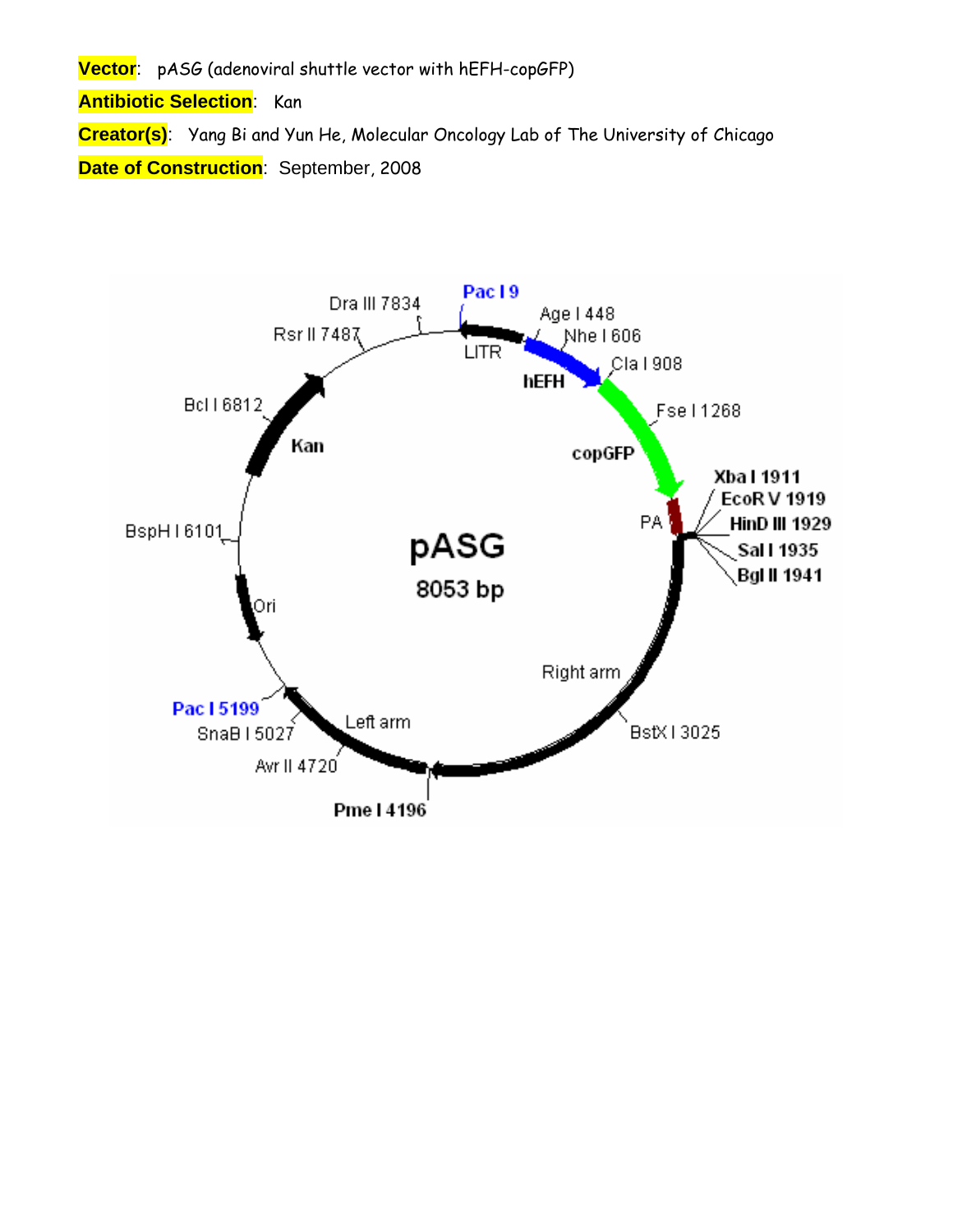## pASG (pShuttle-hEFH-cGFP)

NNNTTAATTAANNNTCCCTTCCAGCTCTCCGCCCTTTTGGATTGAAGCCAATATGATAATGAGGGGGTGGAGTTTGTGACGTGGCGCGGGGCGTGGAACGGGGC GGGTGACGTAGTAGTGTGCGGAAGTGTGATGTTGCAAGTGTGGCGGAACACATGTAAGCGACGGATGTGGCAAAAGTGACGTTTTTGGTGTGCGCCGGTGTACAC AGGAAGTGACAATTTTCGCGCGGTTTTAGGCGGATGTTGTAGTAAATTTGGGCGTAACCGAGTAAGATTTGGCCATTTTCGCGGAAAACTGAATAAGAGGAAGTG AAATCTGAATAATTTTGTGTTACTCATAGCGCGTAANNN<mark>Gaaac</mark>atgcagCGCTCCGGTGCCCGTCAGTGGGCAGAGCGCACATCGCCCACAGTCCCCGAGAAGTT GGGGGGAGGGTCGGCAATTGAACCGGTGCCTAGAGAAGGTGGCGGGGGTAAACTGGAAAGTGATGTCGTGTACTGGCTCCGCCTTTTTCCCGAGGGTGGGGA CGCGCCCGCCGCCCTACCTGAGGCCGCCATCCACGCCGGTTGAGTCGCGTTCTGCCGCCTCCCGCCTGTGGTGCCTCCTGAACTGCGTCCGCCGTCTAGGTAAGTT CTTTGTTTCGTTTTCTGTTCTGCGCCGTTACAGATCCAAGCTGTGACCGGCGCCTACatcgatccgcgg<mark>ACCATG</mark>GAGAGCGACGAGAGCGCCATGTGCCCGCCA TGGAGATCGAGTGCCGCATCACCGGCACCCTGAACGGCGTGGAGTTCGAGCTGGTGGCGGCGGAGAGGGCACCCCAAGCAGGCCCCATGACCAACAAGATGAA GAGCACCACACCORGAGAGA DE TORIGO CONTRACTO A CONTRAGO A CONTRACTO DE TODA CONTRACTO DE TODA DE TODA DE TODA DE T CTGCACGCCATCAACAACGGCGCTACACCAACACCCGCATCGAGAAGTACGAGGACGGCGGCGTGCTGCACGTGAGCTTCAGCTACCGCTACGAGGCCGCG TGATCGGCGACTTCAAGGTGGTGGCACCGGCTTCCCCCGAGGACAGCGTGATCTTCACCGACAAGATCATCCGCAGCAACGCCACCGTGGAGCACCTGCACCCCAT GGGCGATAACGTGCTGGTGGCAGCTTCGCCCGCACCTTCAGCCTGCGCGACGGCGGCTACTACAGCTTCGTGGTGGACAGCCACATGCACTTCAAGAGCGCCATC CACCCCAGCATCCTGCAGAACGGGGGCCCCATGTTCGCCTTCCGCCGCGTGGAGGAGCTGCACAGCAACACCGAGCTGGGCATCGTGGAGTACCAGCACGCCTTCA AGACCCCCATCGCCTTCGCCAGATCCCGCGCTCAGTCGTCCAATTCTGCCGTGGACGGCACCGGGACCCGGCTCCACCGGATCTCGC<mark>AGAtcc</mark>taaCCTCGACT CATCGCATTGTCTGAGTAGGTGTCATTCTATTCTGGGGGGTGGGGTGGGCAGGACAGCAAGGGGAGGATTGGGAAGACAATAGCAGGCATGCTGGGGATT <mark>CAGATCT</mark>NNNTAAGGGTGGGAAAGAATATATAAGGTGGGGGTCTTATGTAGTTTTGTATCTGTTTTGCAGCAGCCG g CCGCCGCCATGAGCACCAACTCGTTTGATGGAAGCATTGTGAGCTCATATTTGACAACGCGCATGCCCCCATGGGCCGGGGTGCGTCAGAATGTGATGGGCTCCAG  $\verb|CATTGATGGTCCCCGCTCCCTGCCCCAAACTCTACTACCTTGACCTACGAGACCGTGTCTGGAACGCCGTTGGAAGACCTGCAGCCTCCGCCGCCGCTTCAGCCGCTTCAGCCGCTTCAGCCGCTTCAGCCGCTTCAGCCGCTTCAGCCGCTTCAGCCGCTGCAGACGCCGCTGCAGACGCCGCTGACGACGCCGCTGCCGCCGCCGCTCACGACGCCGCTGCAGCCGCTGCCGCCGCCGCTCACGACGCCGCTGCAGCCGCTGCCGCCGCCGCCGCTGCCGCCGCTGCCGCCGCTGCCGCCGCTGCCGCCGCTGCCGCCGCCGCTGCCGCCGCC$ TGGCACAATTGGATTCTTTGACCCGGGAACTTAATGTCGTTTCTCAGCAGCTGTTGGATCTGCGCCAGCAGGTTTCTGCCCTGAAGGCTTCCTCCCCTCCCAATGC CGGTCTCGGTCGTTGAGGGTCCTGTGTATTTTTCCAGGACGTGGTAAAGGTGACTCTGGATGTTCAGATACATGGGCATAAGCCCGTCTCTGGGGTGGAGGTAGC ACCACTGCAGAGCTTCATGCTGCGGGGTGGTGTTGTAGATGATCCAGTCGTAGCAGGAGCGCTGGGCGTGGTCCTAAAAATGTCTTTCAGTAGCAAGCTGATTGC CAGGGGCAGGCCCTTGGTGTAAGTGTTTACAAAGCGGTTAAGCTGGGATGGGTGCATACGTGGGGATATGAGATGCATCTTGGACTGTATTTTTAGGTTGGCTATG TTCCCAGCCATATCCCTCCGGGGATTCATGTTGTGCAGAACCACCAGCACAGTGTATCCGGTGCACTTGGGAAATTTGTCATGTAGCTTAGAAGGAAATGCGTGGA AGAACTTGGAGACCCCCTTGTGAGCCCCCCAGATTTTCCATGCATTCGTCCATAATGATGGAGACCACACGGCGGCGGCCTGGAGGAGAGATTTTCGAGA GCGTAGTTACCCTCACAGATTTGCATTTCCCACGCTTTGAGTTCAGATGGGGGGATCATGTCTACCTGCGGGCGATGAAGAAAACGGTTTCCGGGGTAGGGGAGA TCAGCTGGGAAGAAAGCAGGTTCCTGAGCAGCTGCGACTTACCGCAGCCGGTGGGCCCGTAAATCACACCTATTACCGGGTGCAACTGGTAGTTAAGAGAGCTGCA GCTGCCGTCATCCCTGAGCAGGGGGCCCACTTCGTTAAGCATGTCCCTGACTCGCATGTTTTCCCTGACCAAATCCGCCAGAAGGCGCTCGCCGCCCAGCGATAGC AGTTCTTGCAAGGAAGCAAAGTTTTTCAACGGTTTGAGACCGTCCGCCGTAGGCATGCTTTTGAGCGTTTGACCAAGCAGTTCCAGGCGGTCCCACAGCTCGGTCA CCTGCTCTACGGCATCTCGATCCAGCATATCTCCTCGTTTCGCGGGTTGGGGCGGCTTTCGCTGTACGGCAGTAGTCGGTGCTCCTCCAGACGGGCCAGGGTCATG TCTTTCCACGGGCGCAGGGTCCTCGTCAGCGTAGTCTGGGTCACGGTGAAGGGGTGCGCTCCGGGCTGCGCCAGGGTGCGCTTGAGGCTGGTCCTGCTGG TGCTGAAGCGCTGCCGGTCTTCGCCCTGCGCGTCGGCCAGGTAGCATTTGACCATGGTGTCATAGTCCAGCCCCTCCGCGGCGTGGCCCTTGGCGCAGCTTGCC רידת האפטראריסטראראיסטראריבער איירידרים האפטריבית האפשרים באומיינים והאפשרים האפשרים האפטרים האפטרים האפשרים ה CAGACGGTCTCGCATTCCACGAGCCAGGTGAGCTCTGGCCGTTCGGGGTCAAAAACCAGGTTTCCCCCATGCTTTTTGATGCGTTTCTTACCTCTGGTTTCCATGA GCCGGTGTCCACGCTCGGTGACGAAAAGGCTGTCCGTGTCCCCGTATACAGACTNNNGTTTAAACGAATTCNNNTATAAAATGCAAGGTGCTGCTCAAAAAATCAG GCAAAGCCTCGCGCAAAAAAGGAAAGCACATCGTAGTCATGCTCATGCAGATAAAGGCAGGTAAGCTCCGGAACCACCACAGAAAAAGACACCATTTTTCTCTCAAA GGACTACGGCCATGCCGGCGTGACCGTAAAAAAACTGGTCACCGTGATTAAAAAGCACCGACACGGACACCTCCTCGGTCATGTCCGGAGTCATAATGTAAGACTCGGT TATAACAAAATTAATAGGAGAGAAAAACACATAAACACCTGAAAAACCCTCCTGCCTAGGCAAAATAGCACCCTCCCGCTCCAGAACAACATACAGCGCTTCACAG CGGCAGCCTAACAGTCAGCCTTACCAGTAAAAAAAGAAAACCTATTAAAAAAACACCACTCGACACGGCACCAGCTCAATCAGTCACAGTGTAAAAAAGGGCCAAGT ACCCACAACTTCCTCAAATCGTCACTTCCGTTTTCCCACGTTACGTAACTTCCCATTTTAAGAAAACTACAATTCCCAACACATACAAGTTACTCCGCCCTAAAAC CTACGTCACCCGCCCCCTTCCCACGCCCCCGCCCCCCCCACGTCACAAACTCCACCCCCTCATTATCATATTGGCTTCAATCCAAAATAAGGTATATTGATGATNNNT CGGCTGCGGCGAGCGGTATCAGCTCACTCAAAGGCGGTAATACGGTTATCCACAGAATCAGGGGATAACGCAGGAAAGAACATGTGAGCAAAAGGCCAACAAAAGG רא המאוצא מראים אגם אמנור מאומיים בריום מה מאוצרים מתוכנים מהמאונים מהוצאים אגם את המארים מרדים מבונים המאומים אמנור AGGACTATAAAGATACCAGGCGTTTCCCCCTGGAAGCTCCCTGGTGCGCTCTCCTGTTCCGACCCTGCCGCTTACCGGATACCTGTCCGCCTTTCTCCCTTCGGGA GCGCCTTATCCGGTAACTATCGTCTTGAGTCCAACCCGGTAAGACACGACTTATCGCCACTGGCAGCAGCACTGGTAACAGGATTAGCAGAGCGAGGTATGTAGG CGGTGCTACAGAGTTCTTGAAGTGGTGGCCTAACTACGGCTACACTAGAAGGACAGTATTTGGTATCTGCGCTCTGCTGAAGCCAGTTACCTTCGGAAAAAGAGTT TCTTTTCTACGGGGTCTGACGCTCAGTGGAACGAAAACTCACGTTAAGGGATTTTGGTCATGAGATTATCAAAAAGGATCTTCACCTAGATCCTTTTAAATTAAAA ATGAAGTTTTAAATCAATCTAAAGTATATATGAGTAAACTTGGTCTGACAGTTACCAATGCTTAATCAGTGAGGCACCTATCTCAGCGATCTGTCTATTTCGTTCA TCCATAGTTGCCTGACTCCCCGTCGTGTAGATAACTACGATACGGGAGGGCTTACCATCTGGCCCCAGTGCTGCAATGATACCGCGAGACCCACGCTCACCGGCTC AGTAAGTAGTTCGCCAGTTAATAGTTTGCGCAACGTTGTTGNNNNNNNAAAAAGGATCTTCACCTAGATCCTTTTCACGTAGAAAGCCAGTCCGCAGAAACGGTGCT GACCCCGGATGAATGTCAGCTACTGGCTATCTGGACAAGGGAAAACGCAAGCGCAAAGAGAAAGCAGGTAGCTTGCAGTGGGCTTACATGGCGATAGCTAGACTG GGCGGTTTTATGGACAGCAAGCGAACCGGAATTGCCAGCTGGGGCGCCCTCTGGTAAGGTTGGAAGCCCTGCAAAGTAAACTGGATGGCTTTCTCGCCGCCAAGG ATCTGATGGCGCAGGGGATCAAGCTCTGATCAAGAGACAGGATGAGGATCGTTTCGCATGATCAAGAAGATGGATTGCACGCAGGTTCTCCGGCCGCTTGGGTGG GGAAGGGACTGCTGCTATTGGGCGAAGTGCCGGGGCAGGATCTCCTGTCATCTCACCTTGCTCCTGCCGAGAAAGTATCCATCATGGCTGATGCAATGCGGCGGC GGACGAAGAGCATCAGGGGCTCGCGCCAGCCGAACTGTTCGCCAGGCTCAAGGCGAGCATGCCCGACGGCGAGGATCTCGTCGTCACCCATGGCGATGCCTGCTT CCGAATATCATGGTGGAAAATGGCCGCTTTTCTGGATTCATCGACTGTGGCCGGCTGGGTGTGGCGGACCGCTATCAGGACATAGCGTTGGCTACCCGTGATATTG CTGAAGAGCTTGGCGGCGAATGGGCTGACCGCTTCCTCGTGCTTTACGGTATCGCCGCTCCCGATTCGAGCGCATCGCCTTCTATCGCCTTCTTGACGAGTTCTT CTGAATTTTGTTAAAATTTTGTTAAATCAGCTCATTTTTAACCAATAGGCCGAAATCGGCAACATCCCTTATAAATCAAAAGAATAGACCGCGATAGGGTTGAG TGTTGTTCCAGTTTGGAACAAGAGTCCACTATTAAAGAACGTGGACTCCAACGTCAAAGGGCGAAAAACCGTCTATCAGGGCGATGGCCCACTACGTGAACCATCA רללא ארידידידידידררגראנגריה אנגריה את האריך האוויריה את המוכן את המוכן את המילומים היידים האנגריה את המוכן האת המוכן האנגריה את המוכן האנגריה את המוכן האנגריה את המוכן האנגריה את המוכן האנגריה את המוכן האנגריה את המוכן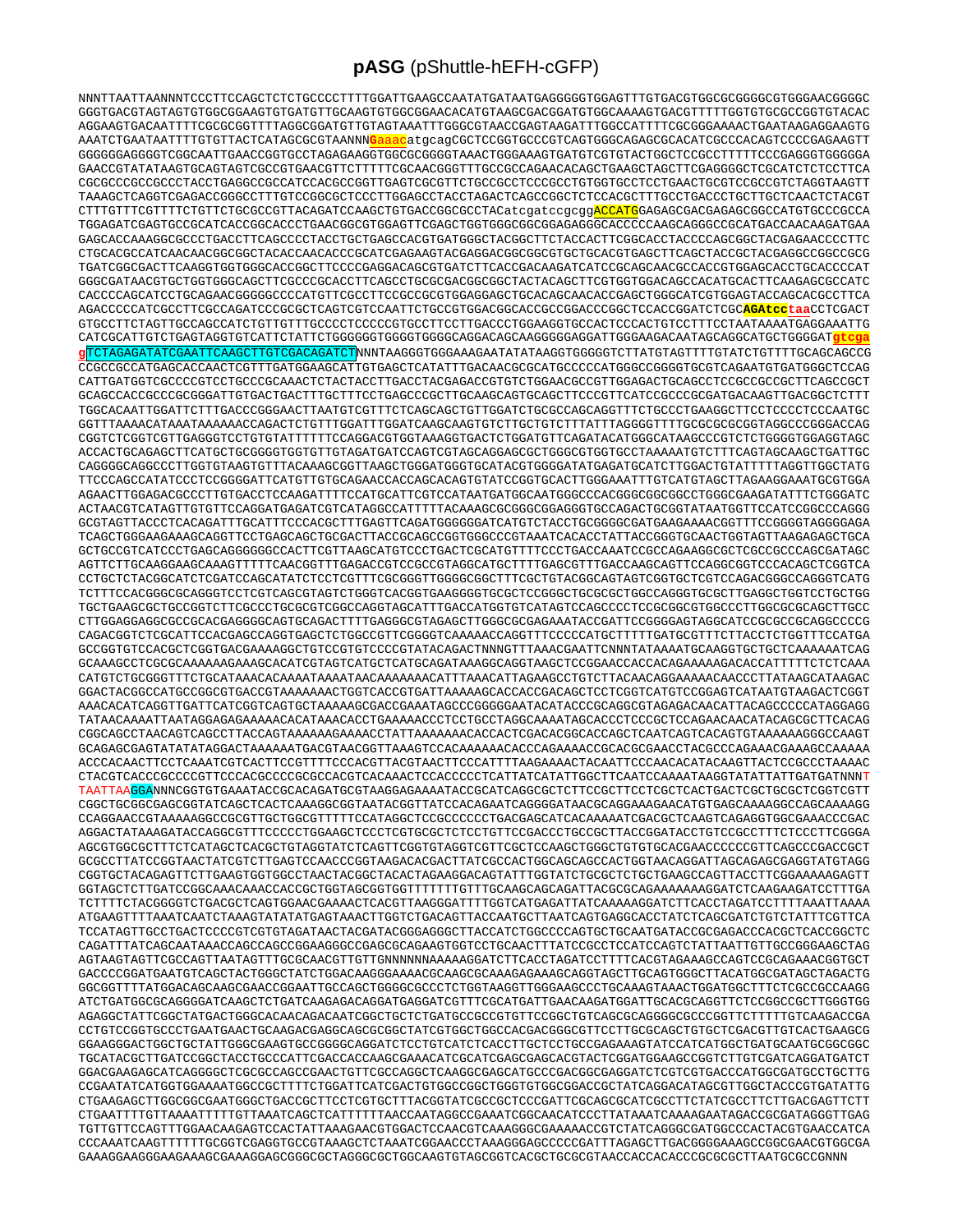| Unique enzymes in pASG:                   |                          |                  |                       |                |                | Avr II<br>Ban I       | (1)<br>(20) | 4720<br>376  | 451          | 707          | 898          |
|-------------------------------------------|--------------------------|------------------|-----------------------|----------------|----------------|-----------------------|-------------|--------------|--------------|--------------|--------------|
| BsrG I                                    | T`GTAC, A                |                  | 207                   |                |                |                       |             | 979<br>1297  | 1024<br>1648 | 1072<br>1761 | 1135<br>2721 |
| Age I                                     | A`CCGG, T                |                  | 448                   |                |                |                       |             | 3142         | 3933         | 4837         | 6222         |
| Nhe I<br>Bsu36 I                          | G`CTAG, C<br>CC `TNA, GG |                  | 606<br>655            |                |                |                       |             | 6722         | 6970         | 7005         | 7871         |
| Cla I                                     | AT CG, AT                |                  | 908                   |                |                | Ban II                | (10)        | 622          | 1513         | 2060         | 2117         |
| Blp I                                     | GC TNA, GC               |                  | 1099                  |                |                |                       |             | 2273<br>7336 | 3038<br>7909 | 3344         | 4063         |
| Esp I<br>Xmn I                            | GC `TNA, GC              | GAANN NNTTC      | 1099<br>1162          |                |                | Bbe I                 | (5)         | 902<br>6974  | 1076         | 3937         | 6726         |
| Fse I                                     | GG, CCGG 'CC             |                  | 1268                  |                |                | Bbs I                 | (2)         | 1885         | 3827         |              |              |
| Xba I<br>ECOR V                           | T`CTAG, A<br>GAT ATC     |                  | 1911<br>1919          |                |                | Bby I                 | (20)        | 378          | 1358         | 1412         | 2018         |
| HinD III                                  | A`AGCT, T                |                  | 1929                  |                |                |                       |             | 2021         | 2213         | 2240         | 2300         |
| Sal I                                     | G`TCGA, C                |                  | 1935                  |                |                |                       |             | 2392<br>3926 | 3327<br>4786 | 3343<br>5800 | 3403<br>5803 |
| Bgl II                                    | A GATC, T                |                  | 1941                  |                |                |                       |             | 6009         | 7044         | 7086         | 7607         |
| BstX I                                    |                          | CCAN, NNNN `NTGG | 3025                  |                |                | Bbv II                | (2)         | 1884         | 3828         |              |              |
| Bst1107 I<br>Xca I                        | GTA TAC                  |                  | 4181                  |                |                | Bcl I                 | (1)         | 6812         |              |              |              |
| Pme I                                     | GTA TAC<br>CTTT AAAC     |                  | 4181<br>4196          |                |                | Bcn I                 | (19)        | 763          | 1662         | 2093         | 2357         |
| Avr II                                    | $C$ $CTAG$ , $G$         |                  | 4720                  |                |                |                       |             | 2358<br>3275 | 2537<br>3365 | 2538<br>3774 | 2883<br>4000 |
| SnaB I                                    | $TAC$ GTA                |                  | 5027                  |                |                |                       |             | 4612         | 4613         | 5762         | 6458         |
| BspH I                                    | T CATG, A                |                  | 6101                  |                |                |                       |             | 6579         | 6976         | 7136         |              |
| Bcl I                                     | T`GATC, A                |                  | 6812                  |                |                | Bfa I                 | (13)        | 456          | 607          | 733          | 795          |
| Rsr II<br>Dra III                         | CG`GWC, CG               | CAC, NNN `GTG    | 7487<br>7834          |                |                |                       |             | 1705         | 1912         | 4721         | 5876         |
| Number of enzymes = $24$                  |                          |                  |                       |                |                |                       |             | 6129<br>7985 | 6464         | 6530         | 6672         |
|                                           |                          |                  |                       |                |                | Bgl I                 | (3)         | 2417         | 4468         | 6394         |              |
| The following enzymes do not cut in pASG: |                          |                  |                       |                |                | Bgl II                | (1)         | 1941         |              |              |              |
|                                           |                          |                  |                       |                |                | Blp I                 | (1)         | 1099         |              |              |              |
| Aat II                                    | Acc65 I                  |                  | Afl II                | Asc I          | Asp718         | Bpm I                 | (3)         | 2101         | 4729         | 6344         |              |
| BamH I                                    | BsiC I                   |                  | BsiW I                | BstB I         | Hpa I          | Bsa I                 | (6)         | 751<br>4041  | 2165<br>6335 | 2553         | 3529         |
| Kpn I<br>PaeR7 I                          | Mlu I<br>Pvu I           |                  | Nde I<br>Sca I        | Not I<br>Sfi I | Nru I<br>Spe I | BsaA I                | (7)         | 1107         | 1239         | 2816         | 5027         |
| Spl I                                     | Srf I                    |                  | Ssp I                 | Stu I          | Xho I          |                       |             | 6544         | 7275         | 7834         |              |
|                                           |                          |                  |                       |                |                | BsaB I                | (2)         | 2480         | 6830         |              |              |
| pASG:                                     |                          |                  | sites sorted by name: |                |                | BsaH I                | (6)         | 899          | 1073         | 2981         | 3934         |
|                                           |                          |                  |                       |                |                | BsaJ I                | (40)        | 6723<br>518  | 6971<br>782  | 913          | 920          |
| Acc I                                     | (3)                      | 1936             | 3242                  | 4180           |                |                       |             | 953          | 1310         | 1358         | 1376         |
| Aci I                                     | (119) 88                 |                  | 106                   | 126            | 151            |                       |             | 1640         | 1753         | 2084         | 2091         |
|                                           |                          | 233              | 243                   | 294            | 470            |                       |             | 2239         | 2355         | 2535         | 2757         |
|                                           |                          | 507<br>661       | 587<br>692            | 643<br>699     | 646<br>726     |                       |             | 2769         | 2881         | 3038         | 3051         |
|                                           |                          | 913              | 915                   | 938            | 950            |                       |             | 3175<br>3717 | 3176<br>3788 | 3273<br>3869 | 3701<br>3893 |
|                                           |                          | 969              | 1013                  | 1016           | 1041           |                       |             | 3905         | 3923         | 3998         | 4523         |
|                                           |                          | 1148             | 1187                  | 1203           | 1226           |                       |             | 4610         | 4611         | 4720         | 5541         |
|                                           |                          | 1254             | 1269                  | 1344           | 1410           |                       |             | 6576         | 6780         | 7134         | 7403         |
|                                           |                          | 1433<br>1652     | 1527<br>2013          | 1530<br>2016   | 1617<br>2019   | BsaW I                | (10)        | 373          | 448          | 1669         | 2920         |
|                                           |                          | 2145             | 2208                  | 2211           | 2214           |                       |             | 4307<br>6704 | 4534<br>7002 | 5587         | 5734         |
|                                           |                          | 2223             | 2235                  | 2239           | 2241           | BseR I                | (4)         | 1552         | 3627         | 3943         | 4512         |
|                                           |                          | 2273             | 2304                  | 2308           | 2438           | Bsg I                 | (9)         | 566          | 1153         | 1219         | 1354         |
|                                           |                          | 2527             | 2545                  | 2673           | 2791           |                       |             | 1528         | 2307         | 2917         | 3972         |
|                                           |                          | 3044<br>3153     | 3047<br>3249          | 3132<br>3329   | 3136<br>3468   |                       |             | 4897         |              |              |              |
|                                           |                          | 3485             | 3543                  | 3586           | 3647           | BsiE I                | (7)         | 1269<br>5721 | 2555<br>6880 | 4601<br>7867 | 5297         |
|                                           |                          | 3657             | 3893                  | 3895           | 3937           | BsiHKA I              | (10)        | 1066         | 1367         | 2030         | 2060         |
|                                           |                          | 4013             | 4018                  | 4027           | 4355           |                       |             | 2928         | 3688         | 4063         | 5699         |
|                                           |                          | 4627<br>5078     | 4741<br>5099          | 4771<br>5117   | 4946<br>5221   |                       |             | 7084         | 7274         |              |              |
|                                           |                          | 5247             | 5264                  | 5307           | 5314           | Bsm I<br>BsmA I       | (2)<br>(11) | 3010<br>752  | 4041<br>2166 | 2190         | 2552         |
|                                           |                          | 5335             | 5426                  | 5454           | 5581           |                       |             | 2636         | 2973         | 3530         | 4040         |
|                                           |                          | 5600             | 5721                  | 5831           | 5966           |                       |             | 4633         | 6336         | 6814         |              |
|                                           |                          | 5975             | 6337                  | 6428           | 6558           | BsmB I                | (2)         | 2637         | 2972         |              |              |
|                                           |                          | 6681<br>7037     | 6777<br>7101          | 6880<br>7202   | 6943<br>7205   | BsmF I                | (6)         | 397<br>4158  | 2552<br>7122 | 3421         | 3574         |
|                                           |                          | 7445             | 7485                  | 7490           | 7540           | BsoF I                | (78)        | 367          | 587          | 646          | 661          |
|                                           |                          | 7556             | 7582                  | 7724           | 7863           |                       |             | 692          | 939          | 969          | 1014         |
|                                           |                          | 7978             | 8005                  | 8033           |                |                       |             | 1041         | 1149         | 1188         | 1227         |
| Afl III<br>Age I                          | (3)<br>(1)               | 158<br>448       | 4347                  | 5381           |                |                       |             | 1234         | 1269         | 1347         | 1401         |
| Aha II                                    | (6)                      | 899              | 1073                  | 2981           | 3934           |                       |             | 1434<br>2010 | 1530<br>2013 | 1543<br>2016 | 2007<br>2019 |
|                                           |                          | 6723             | 6971                  |                |                |                       |             | 2202         | 2211         | 2214         | 2223         |
| Ahd I                                     | (2)                      | 2545             | 6274                  |                |                |                       |             | 2226         | 2229         | 2289         | 2381         |
| Alu I                                     | (48)                     | 25<br>748        | 600<br>889            | 606<br>1005    | 610<br>1244    |                       |             | 2671         | 3045         | 3048         | 3316         |
|                                           |                          | 1250             | 1403                  | 1445           | 1542           |                       |             | 3319<br>3395 | 3332<br>3485 | 3389<br>3658 | 3392<br>3777 |
|                                           |                          | 1560             | 1931                  | 2058           | 2291           |                       |             | 3828         | 3896         | 3915         | 3937         |
|                                           |                          | 2383             | 2663                  | 2749           | 2799           |                       |             | 4018         | 4226         | 4772         | 4775         |
|                                           |                          | 2949             | 3291                  | 3318           | 3388           |                       |             | 5287         | 5305         | 5308         | 5426         |
|                                           |                          | 3394<br>4061     | 3597<br>4305          | 3917<br>4520   | 3974<br>4844   |                       |             | 5581<br>5998 | 5724<br>6326 | 5789<br>6777 | 5792<br>6880 |
|                                           |                          | 5323             | 5549                  | 5639           | 5685           |                       |             | 6932         | 6943         | 7033         | 7038         |
|                                           |                          | 5942             | 6463                  | 6592           | 6645           |                       |             | 7075         | 7116         | 7203         | 7206         |
|                                           |                          | 6671             | 6717                  | 6808           | 7077           |                       |             | 7209         | 7445         | 7541         | 7582         |
| Alw I                                     | (24)                     | 7535<br>877      | 7664<br>905           | 7882<br>1608   | 7921<br>1677   |                       |             | 7596         | 8014         |              |              |
|                                           |                          | 1679             | 2396                  | 2488           | 2687           | Bsp120 I<br>Bsp1286 I | (3)<br>(4)  | 1509<br>1066 | 3034<br>1367 | 3340<br>2030 | 7274         |
|                                           |                          | 3078             | 3241                  | 3619           | 5943           | BspH I                | (1)         | 6101         |              |              |              |
|                                           |                          | 6029             | 6029                  | 6126           | 6127           | BspM I                | (10)        | 1103         | 1376         | 2392         | 3254         |
|                                           |                          | 6527             | 6528                  | 6791           | 6808           |                       |             | 3294         | 3614         | 4288         | 6629         |
| AlwN I                                    | (6)                      | 6838<br>2225     | 7149<br>2383          | 7216<br>2468   | 7395<br>4189   |                       |             | 6858         | 7239         |              |              |
|                                           |                          | 5797             | 6595                  |                |                | BspM II<br>Bsr I      | (2)<br>(19) | 4307<br>483  | 4534<br>504  | 2696         | 3376         |
| Apa I                                     | (3)                      | 1513             | 3038                  | 3344           |                |                       |             | 4491         | 4796         | 5788         | 5801         |
| ApaL I                                    | (2)                      | 2924             | 5695                  |                |                |                       |             | 5915         | 6321         | 6439         | 6482         |
| Apo I                                     | (6)                      | 257<br>7636      | 1923<br>7647          | 2935           | 4201           |                       |             | 6554         | 6599         | 6680         | 6764         |
| Ase I                                     | (4)                      | 5                | 4676                  | 5195           | 6446           | BsrB I                | (5)         | 6914<br>938  | 7115<br>4743 | 7748<br>5314 | 7584         |
| Ava I                                     | (6)                      | 415              | 517                   | 1309           | 2355           |                       |             | 7978         |              |              |              |
|                                           |                          | 2535             | 4610                  |                |                | BsrD I                | (3)         | 3036         | 6335         | 7204         |              |
| Ava II                                    | (9)                      | 917              | 1657                  | 2539           | 2563           | BsrG I                | (1)         | 207          |              |              |              |
|                                           |                          | 3588<br>7487     | 3729                  | 3807           | 6412           | BssH II               | (5)         | 2521         | 2523         | 3779         | 3910         |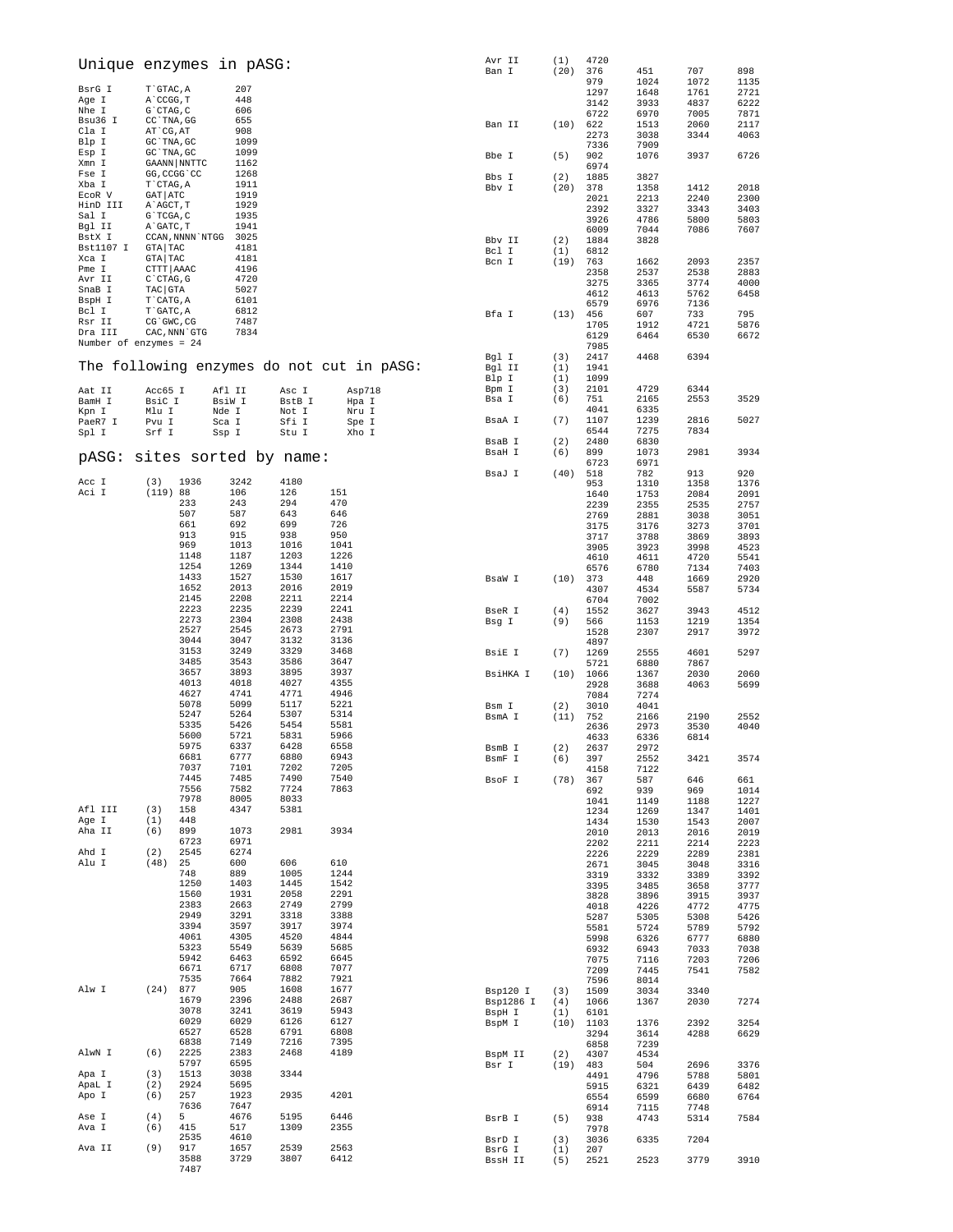|                  |             | 8035                |              |             |              |                  |             | 2010         | 2013         | 2016         | 2019         |
|------------------|-------------|---------------------|--------------|-------------|--------------|------------------|-------------|--------------|--------------|--------------|--------------|
| BssS I           | (4)         | 3940                | 4047         | 5554        | 7563         |                  |             | 2202         | 2211         | 2214         | 2223         |
| Bst1107 I        | (1)         | 4181                |              |             |              |                  |             | 2226         | 2229         | 2289         | 2381         |
| BstE II          | (2)         | 3601                | 4490         |             |              |                  |             | 2671         | 3045         | 3048         | 3316         |
| BstN I           | (16)        | 1755                | 2581         | 2758        | 3052         |                  |             | 3319         | 3332         | 3389         | 3392         |
|                  |             | 3097                | 3177         | 3583        | 3702         |                  |             | 3395         | 3485         | 3658         | 3777         |
|                  |             | 3789                | 3855         | 4054        | 4086         |                  |             | 3828         | 3896         | 3915         | 3937         |
|                  |             | 5409                | 5530         | 5543        | 7358         |                  |             | 4018         | 4226         | 4772         | 4775         |
| BstU I           | (39)        | 88                  | 231          | 233         | 294          |                  |             | 5287         | 5305         | 5308         | 5426         |
|                  |             | 350                 | 470          | 639         | 684          |                  |             | 5581         | 5724         | 5789         | 5792         |
|                  |             | 915                 | 1271         | 1427        | 1532         |                  |             | 5998         | 6326         | 6777         | 6880         |
|                  |             | 1619                | 2074         | 2241        | 2310         |                  |             | 6932         | 6943         | 7033         | 7038         |
|                  |             | 2523                | 2525         | 2527        | 3132         |                  |             | 7075         | 7116         | 7203         | 7206         |
|                  |             | 3647                | 3781         | 3847        | 3895         |                  |             | 7209         | 7445         | 7541         | 7582         |
|                  |             | 3912                | 3982         | 4015        | 4252         |                  |             | 7596         | 8014         |              |              |
|                  |             | 4952                | 5119         | 5428        | 6009         | Fok I            | $(22)$ 184  |              | 258          | 651          | 1327         |
|                  |             | 6339                | 7037         | 7338        | 7726         |                  |             | 1468         | 1480         | 1914         | 2287         |
|                  |             | 8018                | 8035         | 8037        |              |                  |             | 2617         | 2816         | 3112         | 3154         |
| BstX I           | (1)         | 3025                |              |             |              |                  |             | 3388         | 3996         | 6240         | 6421         |
| BstY I           | (15)        | 881                 | 1612         | 1672        | 1681         |                  |             | 6593         | 6776         | 6838         | 7295         |
|                  |             | 1941                | 2389         | 6022        | 6033         |                  |             | 7320         | 7684         |              |              |
|                  |             | 6119                | 6131         | 6520        | 6532         | Fse I            | (1)         | 1268         |              |              |              |
|                  |             | 6784                | 7142         | 7388        |              | Fsp I            | (2)         | 6496         | 7073         |              |              |
| Bsu36 I          | (1)         | 655                 |              |             |              | Gdi II           | (10)        | 940          | 1265         | 1267         | 3852         |
| Cac8 I           | (61)        | 608                 | 622          | 643         | 806          |                  |             | 4064         | 4461         | 6876         | 6878         |
|                  |             | 834                 | 950          | 1172        | 1231         |                  |             | 7441         | 7468         |              |              |
|                  |             | 1266                | 1410         | 1423        | 1583         | Gsu I            | (3)         | 2102         | 4730         | 6345         |              |
|                  |             | 1713                | 1890         | 1894        | 2078         | Hae I            | (7)         | 285          | 3116         | 3787         | 5396         |
|                  |             | 2145                | 2239         | 2273        | 2277         |                  |             | 5407         | 5859         | 7053         |              |
|                  |             | 2281                | 2308         | 2399        | 2523         | Hae II           | (16)        | 372          | 779          | 902          | 1076         |
|                  |             | 2525                | 2747         | 2765        | 3134         |                  |             | 1481         | 2713         | 3481         | 3828         |
|                  |             | 3482                | 3554         | 3781        | 3785         |                  |             | 3937         | 4764         | 5259         | 5629         |
|                  |             | 3912                | 3919         | 4022        | 4469         |                  |             | 6726         | 6974         | 7985         | 7993         |
|                  |             | 4631                | 4950         | 5312        | 5398         | Hae III          | (37)        | 285          | 660          | 765          | 941          |
|                  |             | 5435                | 5995         | 6386        | 6623         |                  |             | 1040         | 1264         | 1268         | 1511         |
|                  |             | 6647                | 6698         | 6715        | 6865         |                  |             | 2090         | 2534         | 2767         | 3036         |
|                  |             | 7051                | 7270         | 7336        | 7342         |                  |             | 3050         | 3116         | 3174         | 3342         |
|                  |             | 7370                | 7374         | 7415        | 7419         |                  |             | 3419         | 3700         | 3787         | 3853         |
|                  |             | 7473                | 7937         | 7980        | 7994         |                  |             | 3903         | 4024         | 4067         | 4462         |
|                  |             | 8037                |              |             |              |                  |             | 4871         | 5396         | 5407         | 5425         |
| Cfr10 I          | (16)        | 202                 | 448          | 672         | 804          |                  |             | 5859         | 6317         | 6397         | 6879         |
|                  |             | 895                 | 976          | 1264        | 1300         |                  |             | 7053         | 7444         | 7471         | 7684         |
|                  |             | 3334                | 3830         | 4136        | 4467         |                  |             | 7826         |              |              |              |
|                  |             | 6354                | 7290         | 7471        | 7935         | Hga I            | (6)         | 712          | 2088         | 2988         | 3837         |
| Cla I<br>Csp6 I  | (1)<br>(6)  | 908                 |              |             |              |                  |             | 5491         | 6069         |              | 2060         |
|                  |             | 208                 | 498          | 1215        | 1575         | HgiA I           |             | $(10)$ 1066  | 1367         | 2030         |              |
|                  |             | 3669                | 7276         |             |              |                  |             | 2928         | 3688         | 4063         | 5699         |
| Dde I            | (14)        | 655<br>1622         | 749          | 800<br>2267 | 1099<br>2376 |                  |             | 7084<br>1750 | 7274         |              |              |
|                  |             | 2950                | 1815<br>3311 |             | 5656         | HgiE II<br>Hha I | (3)<br>(62) |              | 3326<br>202  | 5960<br>233  | 350          |
|                  |             |                     |              | 3407        |              |                  |             | 88<br>371    |              | 470          |              |
|                  | (36)        | 6065<br>883         | 6231<br>911  | 961         | 1276         |                  |             | 778          | 398<br>873   | 901          | 641<br>1075  |
| Dpn I            |             | 1324                | 1339         | 1614        | 1674         |                  |             | 1427         | 1480         | 1621         | 2076         |
|                  |             | 1683                | 1943         | 2391        | 2483         |                  |             | 2397         | 2523         | 2525         | 2527         |
|                  |             | 2693                | 3073         | 3106        | 3236         |                  |             | 2712         | 3132         | 3480         | 3725         |
|                  |             | 3287                | 3625         | 5949        | 6024         |                  |             | 3769         |              |              | 3797         |
|                  |             | 6035                | 6043         | 6121        | 6133         |                  |             | 3827         | 3781<br>3847 | 3783<br>3912 | 3914         |
|                  |             | 6238                | 6522         | 6534        | 6786         |                  |             | 3936         | 3982         | 4017         | 4254         |
|                  |             | 6803                | 6814         | 6833        | 7144         |                  |             | 4763         | 5121         | 5258         | 5291         |
|                  |             | 7222                | 7303         | 7312        | 7390         |                  |             | 5561         | 5628         | 5728         | 5902         |
| DpnII            | (36) 881    |                     | 909          | 959         | 1274         |                  |             | 6011         | 6404         | 6497         | 6627         |
|                  |             | 1322                | 1337         | 1612        | 1672         |                  |             | 6725         | 6796         | 6965         | 6973         |
|                  |             | 1681                | 1941         | 2389        | 2481         |                  |             | 7037         | 7074         | 7340         | 7600         |
|                  |             | 2691                | 3071         | 3104        | 3234         |                  |             | 7984         | 7992         | 8018         | 8037         |
|                  |             | 3285                | 3623         | 5947        | 6022         |                  |             | 8039         | 8048         |              |              |
|                  |             | 6033                | 6041         | 6119        | 6131         | HinC II          | (2)         | 1937         | 2322         |              |              |
|                  |             | 6236                | 6520         | 6532        | 6784         | Hind II          | (2)         | 1937         | 2322         |              |              |
|                  |             | 6801                | 6812         | 6831        | 7142         | HinD III         | (1)         | 1929         |              |              |              |
|                  |             | 7220                | 7301         | 7310        | 7388         | Hinf I           | $(20)$ 679  |              | 798          | 1908         | 2345         |
| Dra I            | (6)         | 744                 | 2444         | 4196        | 4399         |                  |             | 2465         | 2598         | 2886         | 3442         |
|                  |             | 6140                | 6159         |             |              |                  |             | 3994         | 4538         | 4552         | 4574         |
| Dra III          | (1)         | 7834                |              |             |              |                  |             | 5281         | 5356         | 5752         | 6269         |
| Drd I            | (5)         | 1944                | 3873         | 5489        | 6998         |                  |             | 7456         | 7590         | 7761         | 7783         |
|                  |             | 7789                |              |             |              | HinI I           | (6)         | 899          | 1073         | 2981         | 3934         |
| Dsa I            | $(13)$ 913  |                     | 920          | 953         | 1358         |                  |             | 6723         | 6971         |              |              |
|                  |             | 1376                | 1640         | 2084        | 2239         | HinP I           | (62)        | 86           | 200          | 231          | 348          |
|                  |             | 3038                | 3717         | 3869        | 3893         |                  |             | 369          | 396          | 468          | 639          |
|                  |             | 7403                |              |             |              |                  |             | 776          | 871          | 899          | 1073         |
| Eae I            | (11)        | 283                 | 939          | 1266        | 3785         |                  |             | 1425         | 1478         | 1619         | 2074         |
|                  |             | 3851                | 4065         | 4460        | 6877         |                  |             | 2395         | 2521         | 2523         | 2525         |
|                  |             | 7051                | 7442         | 7469        |              |                  |             | 2710         | 3130         | 3478         | 3723         |
| Eag I            | (2)         | 1266                | 6877         |             |              |                  |             | 3767         | 3779         | 3781         | 3795         |
| Ear I            | (4)         | 1054                | 5265         | 7315        | 7525         |                  |             | 3825         | 3845         | 3910         | 3912         |
| Eco47 III        | (4)         | 370                 | 2711         | 3826        | 4762         |                  |             | 3934         | 3980         | 4015         | 4252         |
| Eco57 I          | $(10)$ 621  |                     | 1069         | 1231        | 1402         |                  |             | 4761         | 5119         | 5256         | 5289         |
|                  |             | 2203                | 2434         | 3840        | 5928         |                  |             | 5559         | 5626         | 5726         | 5900         |
|                  |             | 7116                | 7548         |             |              |                  |             | 6009         | 6402         | 6495         | 6625         |
| Eco72 I          | (2)         | 1107                | 1239         |             |              |                  |             | 6723         | 6794         | 6963         | 6971         |
| ECON I           | (2)         | 459                 | 654          |             |              |                  |             | 7035         | 7072         | 7338         | 7598         |
| Eco0109 I        | (6)         | 1509                | 1510         | 2563        | 2766         |                  |             | 7982         | 7990         | 8016         | 8035         |
|                  |             | 3729                | 4023         |             |              |                  |             | 8037         | 8046         |              |              |
| ECOR I           | (2)         | 1923                | 4201         |             | 3050         | Hpa II           | (49)        | 203          | 374          | 449<br>805   | 673<br>896   |
| ECOR II          |             | $(16)$ 1753<br>3095 | 2579         | 2756        |              |                  |             | 761          | 773          |              |              |
|                  |             |                     | 3175         | 3581        | 3700         |                  |             | 977          | 1265         | 1301         | 1655         |
|                  |             | 3787                | 3853         | 4052        | 4084         |                  |             | 1661         | 1670         | 2091         | 2356         |
|                  |             | 5407                | 5528         | 5541        | 7356         |                  |             | 2536         | 2881         | 2921         | 3171         |
| ECOR V           | (1)         | 1919                |              |             |              |                  |             | 3273         | 3335         | 3363         | 3772         |
| Ehe I            | (5)         | 900                 | 1074         | 3935        | 6724         |                  |             | 3831         | 3998         | 4137         | 4308         |
|                  |             | 6972                |              |             |              |                  |             | 4468         | 4535         | 4611         | 5588         |
| Esp I<br>Fnu4H I | (1)<br>(78) | 1099                | 587          | 646         | 661          |                  |             | 5735         | 5761         | 5951         | 6355<br>6705 |
|                  |             | 367<br>692          | 939          | 969         | 1014         |                  |             | 6389<br>6876 | 6456<br>6953 | 6578<br>6975 | 7003         |
|                  |             | 1041                | 1149         | 1188        | 1227         |                  |             | 7134         | 7224         | 7291         | 7472         |
|                  |             | 1234                | 1269         | 1347        | 1401         |                  |             | 7936         |              |              |              |
|                  |             | 1434                | 1530         | 1543        | 2007         | Hph I            | $(15)$ 120  |              | 967          | 1321         | 2606         |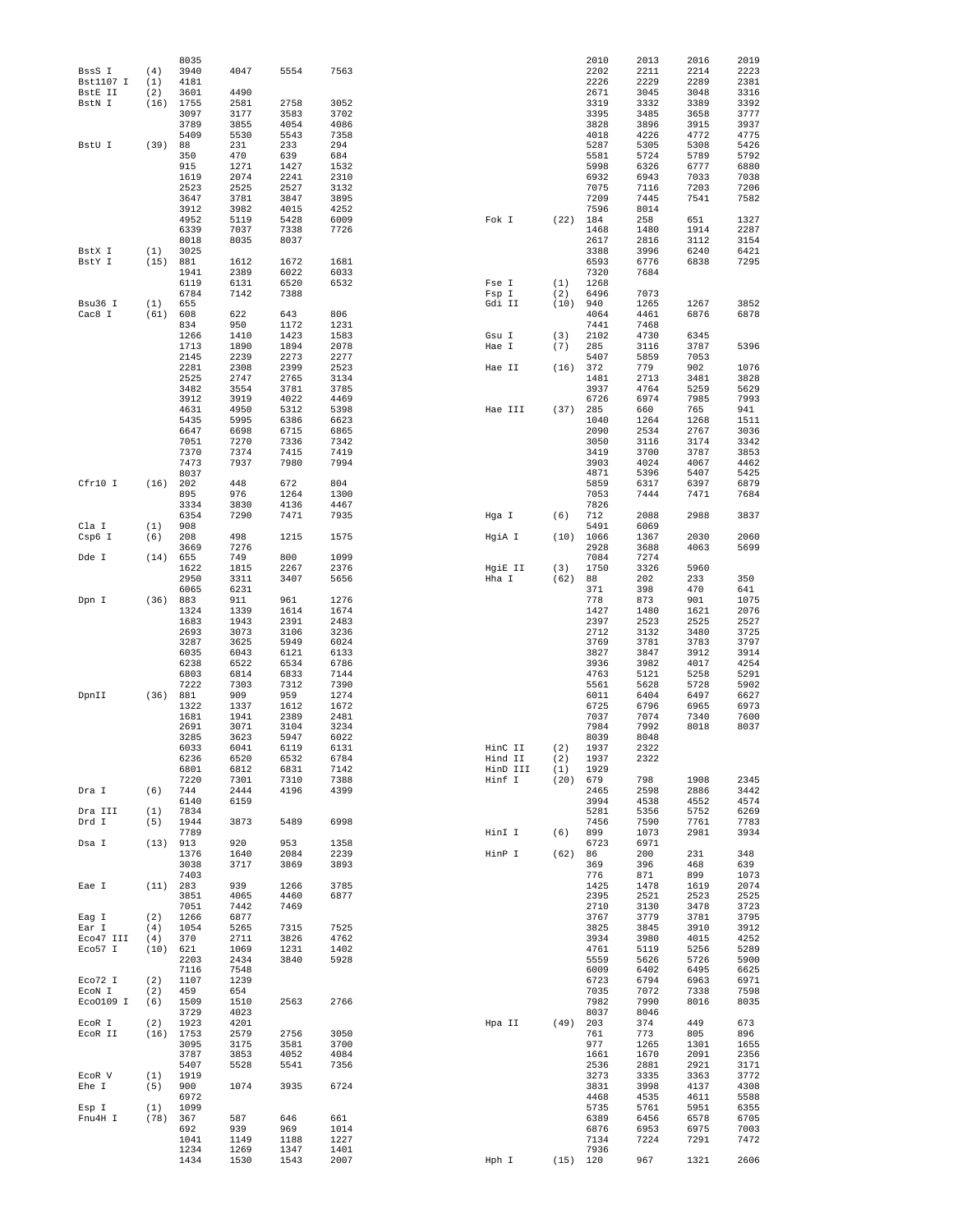|                |      | 3596                | 3767         | 4067         | 4163         |                    |             | 7376         | 7407         | 7433         |              |
|----------------|------|---------------------|--------------|--------------|--------------|--------------------|-------------|--------------|--------------|--------------|--------------|
|                |      | 4485                | 5088         | 6118         | 6345         | Nla IV             | (45)        | 378          | 453          | 505          | 709          |
| Kas I          | (5)  | 6519<br>898         | 7150<br>1072 | 7836<br>3933 | 6722         |                    |             | 788<br>1074  | 900<br>1137  | 981<br>1299  | 1026<br>1510 |
|                |      | 6970                |              |              |              |                    |             | 1511         | 1512         | 1650         | 1659         |
| Mae I          | (13) | 456                 | 607          | 733          | 795          |                    |             | 1665         | 1763         | 2116         | 2540         |
|                |      | 1705                | 1912         | 4721         | 5876         |                    |             | 2564         | 2723         | 3036         | 3144         |
|                |      | 6129<br>7985        | 6464         | 6530         | 6672         |                    |             | 3165<br>3590 | 3308<br>3730 | 3342<br>3935 | 3418<br>4025 |
| Mae II         | (25) | 81                  | 113          | 187          | 563          |                    |             | 4312         | 4839         | 5413         | 5452         |
|                |      | 846                 | 1106         | 1238         | 1388         |                    |             | 6224         | 6318         | 6359         | 6724         |
|                |      | 2585                | 2815         | 3080         | 4909         |                    |             | 6972         | 7007         | 7873         | 7894         |
|                |      | 5021                | 5026         | 5092         | 5124         |                    |             | 7906         |              |              |              |
|                |      | 6084<br>7274        | 6500<br>7778 | 6543<br>7790 | 7087<br>7833 | Nsi I<br>Nsp7524 I | (2)<br>(11) | 2834<br>158  | 3012<br>362  | 1463         | 1892         |
|                |      | 7943                |              |              |              |                    |             | 2076         | 3432         | 3447         | 3552         |
| Mae III        | (33) | 77                  | 109          | 183          | 218          |                    |             | 4347         | 5381         | 7372         |              |
|                |      | 266                 | 337          | 875          | 891          | NspB II            | (16)        | 600          | 915          | 1148         | 2225         |
|                |      | 2248<br>3601        | 2595<br>3750 | 2988<br>4152 | 3186<br>4472 |                    |             | 2241<br>3318 | 2383<br>3394 | 2545<br>3895 | 3291<br>4771 |
|                |      | 4490                | 4852         | 4910         | 5003         |                    |             | 5723         | 5968         | 6717         | 7077         |
|                |      | 5022                | 5027         | 5071         | 5093         | NspH I             | $(11)$ 162  |              | 366          | 1467         | 1896         |
|                |      | 5125                | 5737         | 5800         | 5916         |                    |             | 2080         | 3436         | 3451         | 3556         |
|                |      | 6199<br>8019        | 7091         | 7397         | 8007         |                    | (2)         | 4351<br>9    | 5385<br>5199 | 7376         |              |
| Mbo I          | (36) | 881                 | 909          | 959          | 1274         | Pac I<br>Pal I     | (37)        | 285          | 660          | 765          | 941          |
|                |      | 1322                | 1337         | 1612         | 1672         |                    |             | 1040         | 1264         | 1268         | 1511         |
|                |      | 1681                | 1941         | 2389         | 2481         |                    |             | 2090         | 2534         | 2767         | 3036         |
|                |      | 2691<br>3285        | 3071         | 3104         | 3234<br>6022 |                    |             | 3050<br>3419 | 3116         | 3174         | 3342<br>3853 |
|                |      | 6033                | 3623<br>6041 | 5947<br>6119 | 6131         |                    |             | 3903         | 3700<br>4024 | 3787<br>4067 | 4462         |
|                |      | 6236                | 6520         | 6532         | 6784         |                    |             | 4871         | 5396         | 5407         | 5425         |
|                |      | 6801                | 6812         | 6831         | 7142         |                    |             | 5859         | 6317         | 6397         | 6879         |
|                |      | 7220                | 7301         | 7310         | 7388         |                    |             | 7053         | 7444         | 7471         | 7684         |
| Mbo II         |      | $(16)$ 1070<br>3069 | 1318<br>3270 | 1889<br>3307 | 2979<br>3828 | PflM I             | (2)         | 7826<br>1110 | 2586         |              |              |
|                |      | 5253                | 6042         | 6115         | 6516         | Ple I              | (5)         | 687          | 1916         | 4546         | 5760         |
|                |      | 7331                | 7541         | 7623         | 7973         |                    |             | 7769         |              |              |              |
| Mme I          | (5)  | 2173                | 2368         | 5595         | 5779         | Pme I              | (1)         | 4196         |              |              |              |
| Mnl I          | (56) | 7810<br>56          | 304          | 424          | 513          | Pml I<br>PpuM I    | (2)<br>(2)  | 1107<br>2563 | 1239<br>3729 |              |              |
|                |      | 608                 | 650          | 704          | 720          | Psp1406 I          | (2)         | 563          | 6500         |              |              |
|                |      | 1014                | 1212         | 1254         | 1305         | PspA I             | (3)         | 2355         | 2535         | 4610         |              |
|                |      | 1530                | 1699         | 1741         | 1787         | Pst I              | (5)         | 1502         | 2203         | 2230         | 2660         |
|                |      | 1862                | 2214         | 2433         | 2438         |                    |             | 3393         |              |              |              |
|                |      | 2553<br>3132        | 2637<br>3201 | 2887<br>3647 | 3002<br>3741 | Pvu II             | (7)         | 600<br>3394  | 2383<br>6717 | 3291<br>7077 | 3318         |
|                |      | 3794                | 3899         | 3921         | 3924         | Rsa I              | (6)         | 209          | 499          | 1216         | 1576         |
|                |      | 3936                | 3956         | 4129         | 4257         |                    |             | 3670         | 7277         |              |              |
|                |      | 4532                | 4655         | 4722         | 4746         | Rsr II             | (1)         | 7487         |              |              |              |
|                |      | 5004<br>5562        | 5151<br>5813 | 5279<br>6213 | 5489<br>6294 | Sac I<br>Sac II    | (2)<br>(3)  | 2060<br>916  | 4063<br>2242 | 3896         |              |
|                |      | 6440                | 6736         | 6822         | 6886         | Sal I              | (1)         | 1935         |              |              |              |
|                |      | 7022                | 7379         | 7571         | 7862         | Sap I              | (4)         | 1054         | 5265         | 7315         | 7525         |
| Msc I          | (3)  | 285                 | 3787         | 7053         |              | Sau3A I            | (36)        | 881          | 909          | 959          | 1274         |
| Mse I          | (29) | 5<br>2443           | 9<br>2795    | 743<br>3380  | 2364<br>3428 |                    |             | 1322<br>1681 | 1337<br>1941 | 1612<br>2389 | 1672<br>2481 |
|                |      | 4195                | 4398         | 4501         | 4676         |                    |             | 2691         | 3071         | 3104         | 3234         |
|                |      | 4815                | 4918         | 5041         | 5195         |                    |             | 3285         | 3623         | 5947         | 6022         |
|                |      | 5199                | 6087         | 6139         | 6144         |                    |             | 6033         | 6041         | 6119         | 6131         |
|                |      | 6158<br>7644        | 6211         | 6446         | 6485<br>7771 |                    |             | 6236<br>6801 | 6520         | 6532<br>6831 | 6784<br>7142 |
|                |      | 8041                | 7656         | 7673         |              |                    |             | 7220         | 6812<br>7301 | 7310         | 7388         |
| Msl I          | (4)  | 3023                | 3088         | 4282         | 7408         | Sau96 I            | (29)        | 763          | 917          | 1038         | 1509         |
| Msp I          | (49) | 203                 | 374          | 449          | 673          |                    |             | 1510         | 1657         | 2088         | 2533         |
|                |      | 761                 | 773          | 805          | 896          |                    |             | 2539         | 2563         | 2766         | 3034         |
|                |      | 977<br>1661         | 1265<br>1670 | 1301<br>2091 | 1655<br>2356 |                    |             | 3035<br>3417 | 3173<br>3588 | 3340<br>3698 | 3341<br>3729 |
|                |      | 2536                | 2881         | 2921         | 3171         |                    |             | 3807         | 3902         | 4023         | 4869         |
|                |      | 3273                | 3335         | 3363         | 3772         |                    |             | 6316         | 6395         | 6412         | 7487         |
|                |      | 3831                | 3998         | 4137         | 4308         |                    |             | 7825         |              |              |              |
|                |      | 4468<br>5735        | 4535<br>5761 | 4611<br>5951 | 5588<br>6355 | ScrF I             | (35)        | 762<br>2356  | 1661<br>2357 | 1755<br>2536 | 2092<br>2537 |
|                |      | 6389                | 6456         | 6578         | 6705         |                    |             | 2581         | 2758         | 2882         | 3052         |
|                |      | 6876                | 6953         | 6975         | 7003         |                    |             | 3097         | 3177         | 3274         | 3364         |
|                |      | 7134<br>7936        | 7224         | 7291         | 7472         |                    |             | 3583         | 3702         | 3773         | 3789         |
| MspA1 I        | (16) | 600                 | 915          | 1148         | 2225         |                    |             | 3855<br>4611 | 3999<br>4612 | 4054<br>5409 | 4086<br>5530 |
|                |      | 2241                | 2383         | 2545         | 3291         |                    |             | 5543         | 5761         | 6457         | 6578         |
|                |      | 3318                | 3394         | 3895         | 4771         |                    |             | 6975         | 7135         | 7358         |              |
|                |      | 5723                | 5968         | 6717         | 7077         | Sec I              | (40)        | 518          | 782          | 913          | 920          |
| Mun I<br>Nae I | (2)  | 441<br>806          | 2339<br>1266 | 4469         | 7473         |                    |             | 953<br>1640  | 1310<br>1753 | 1358<br>2084 | 1376<br>2091 |
|                | (5)  | 7937                |              |              |              |                    |             | 2239         | 2355         | 2535         | 2757         |
| Nar I          | (5)  | 899                 | 1073         | 3934         | 6723         |                    |             | 2769         | 2881         | 3038         | 3051         |
|                |      | 6971                |              |              |              |                    |             | 3175         | 3176         | 3273         | 3701         |
| Nci I          | (19) | 762<br>2357         | 1661<br>2536 | 2092<br>2537 | 2356<br>2882 |                    |             | 3717<br>3905 | 3788<br>3923 | 3869<br>3998 | 3893<br>4523 |
|                |      | 3274                | 3364         | 3773         | 3999         |                    |             | 4610         | 4611         | 4720         | 5541         |
|                |      | 4611                | 4612         | 5761         | 6457         |                    |             | 6576         | 6780         | 7134         | 7403         |
|                |      | 6578                | 6975         | 7135         |              | SfaN I             | (20)        | 632          | 979          | 1213         | 1501         |
| Nco I          | (6)  | 920                 | 953          | 1376         | 2084         |                    |             | 1573         | 1811         | 2820         | 2840         |
| NgoM I         | (5)  | 3869<br>804         | 7403<br>1264 | 4467         | 7471         |                    |             | 3625<br>5257 | 4017<br>5477 | 4098<br>6930 | 5219<br>7185 |
|                |      | 7935                |              |              |              |                    |             | 7269         | 7333         | 7401         | 7608         |
| Nhe I          | (1)  | 606                 |              |              |              | Sfc I              | (8)         | 1440         | 1498         | 2199         | 2226         |
| Nla III        | (39) | 162                 | 366          | 924          | 946          |                    |             | 2656         | 3389         | 5646         | 5837         |
|                |      | 957<br>1518         | 1047<br>1896 | 1380<br>2026 | 1467<br>2080 | Sma I<br>SnaB I    | (3)<br>(1)  | 2357<br>5027 | 2537         | 4612         |              |
|                |      | 2088                | 2620         | 2670         | 2893         | Sph I              | (4)         | 1896         | 2080         | 3556         | 7376         |
|                |      | 2946                | 3010         | 3241         | 3436         | Sty I              | (12)        | 782          | 920          | 953          | 1376         |
|                |      | 3451                | 3556         | 3711         | 3873         |                    |             | 2084         | 2769         | 3869         | 3905         |
|                |      | 4100<br>4351        | 4134<br>4467 | 4281<br>4533 | 4287<br>5385 |                    | (19)        | 3923<br>613  | 4720<br>755  | 6780<br>908  | 7403<br>962  |
|                |      | 6105                | 6664         | 6845         | 7190         | Taq I              |             | 1001         | 1208         | 1692         | 1906         |